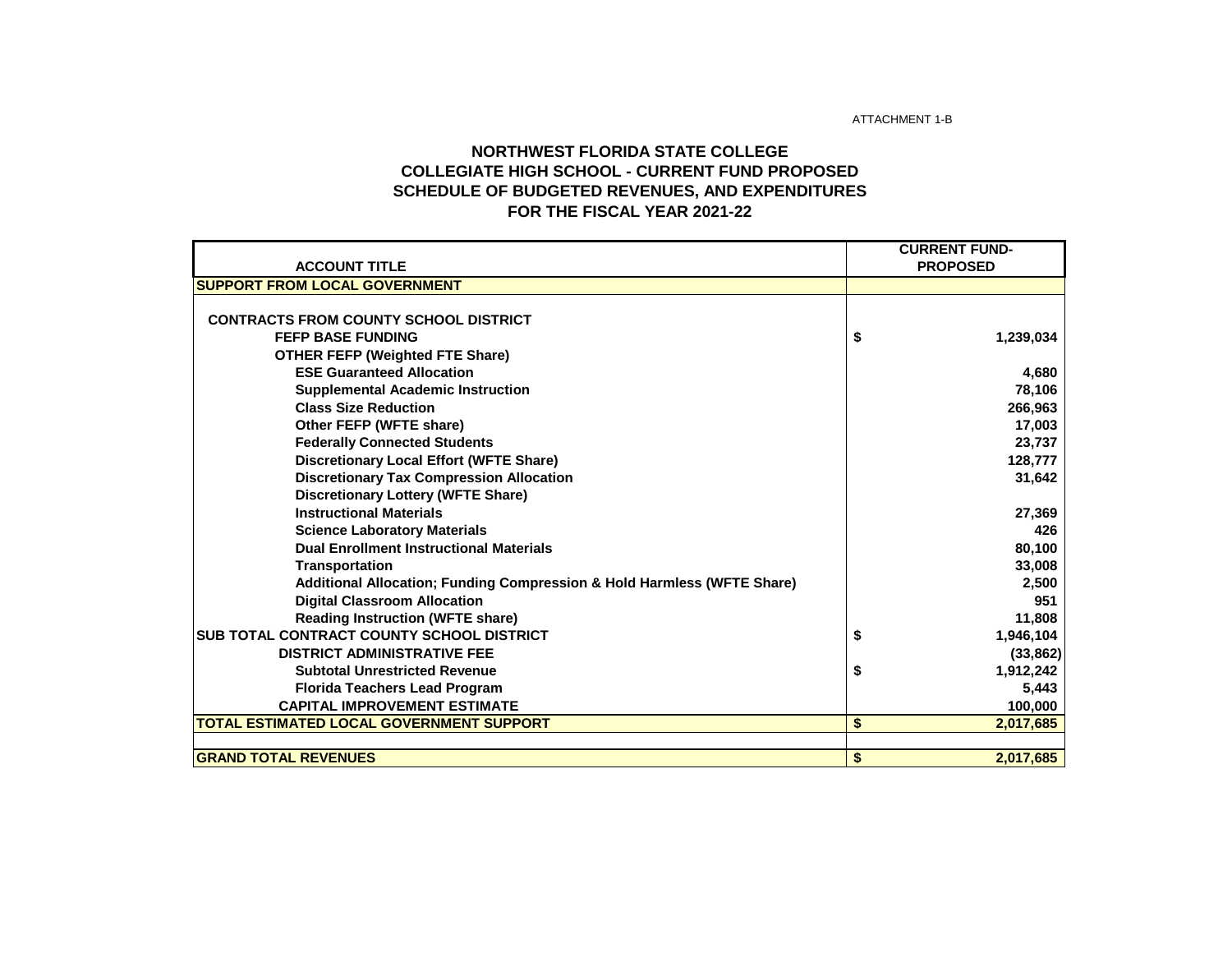ATTACHMENT 1-B

## **NORTHWEST FLORIDA STATE COLLEGE COLLEGIATE HIGH SCHOOL - CURRENT FUND PROPOSED SCHEDULE OF BUDGETED REVENUES, AND EXPENDITURES FOR THE FISCAL YEAR 2021-22**

|                                      | <b>CURRENT FUND-</b> |
|--------------------------------------|----------------------|
| <b>ACCOUNT TITLE</b>                 | <b>PROPOSED</b>      |
| <b>PERSONNEL COSTS</b>               |                      |
|                                      |                      |
| <b>CLASSROOM TEACHER</b>             | 320,590              |
| <b>OTHER PROFESSIONAL</b>            | 48,500               |
| <b>TECH/CLERICAL/TRADE/SERVICE</b>   | 1,000                |
| <b>PART-TIME STAFF</b>               | 119,085              |
| <b>SOCIAL SECURITY CONTRIBUTIONS</b> | 29,540               |
| <b>FICA/MEDICARE CONTRIBUTIONS</b>   | 6,800                |
| <b>RETIREMENT CONTRIBUTIONS</b>      | 33,679               |
| <b>HEALTH INSURANCE BENEFITS</b>     | 28,000               |
| <b>LIFE INSURANCE BENEFITS</b>       | 1,300                |
| <b>ITOTAL PERSONNEL COSTS</b>        | \$<br>588,494        |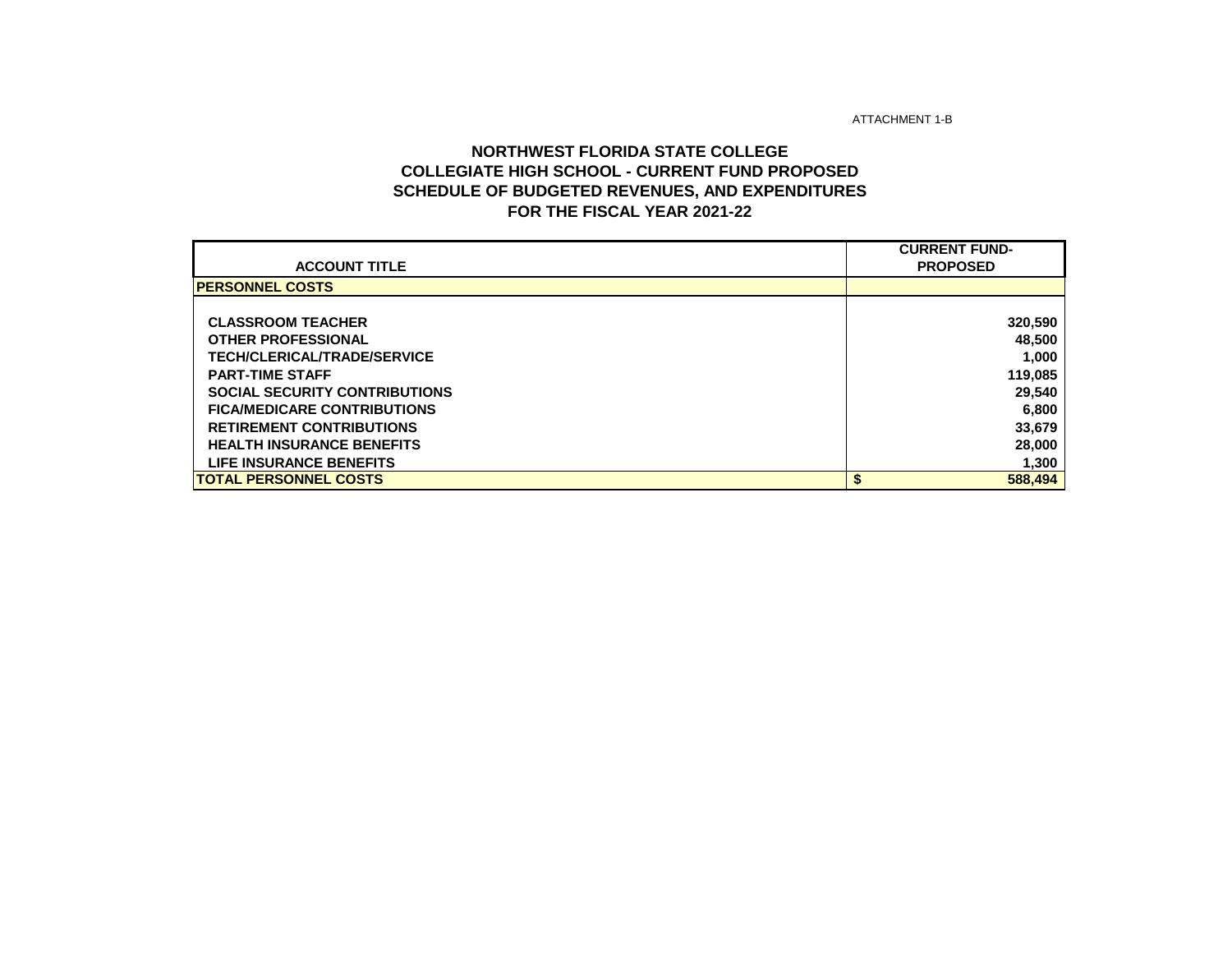ATTACHMENT 1-B

## **NORTHWEST FLORIDA STATE COLLEGE COLLEGIATE HIGH SCHOOL - CURRENT FUND PROPOSED SCHEDULE OF BUDGETED REVENUES, AND EXPENDITURES FOR THE FISCAL YEAR 2021-22**

|                                                   | <b>CURRENT FUND-</b> |
|---------------------------------------------------|----------------------|
| <b>ACCOUNT TITLE</b>                              | <b>PROPOSED</b>      |
| <b>CURRENT EXPENSE</b>                            |                      |
|                                                   |                      |
| <b>TRAVEL</b>                                     | 12,075               |
| <b>STUDENT TRANSPORTATION</b>                     | 80,000               |
| <b>FREIGHT AND POSTAGE</b>                        | 5,000                |
| <b>TELECOMMUNICATIONS</b>                         | 75                   |
| <b>PRINTING</b>                                   | 14,000               |
| <b>STUDENT COMPUTERS</b>                          | 55,000               |
| <b>FUEL, VEHICULAR</b>                            | 50,000               |
| <b>OTHER SERVICES</b>                             | 22,350               |
| <b>INSTITUTIONAL MEMBERSHIPS</b>                  | 2,000                |
| <b>AUDITING FEES</b>                              | 17,000               |
| <b>EDUCATIONAL MATERIALS &amp; SUPPLIES</b>       | 45,443               |
| <b>TEXTBOOKS</b>                                  | 150,000              |
| <b>OFFICE/DEPARTMENT MATERIALS &amp; SUPPLIES</b> | 19,100               |
| <b>FOOD AND FOOD PRODUCTS</b>                     | 27,000               |
| <b>DUAL ENROLLMENT TUITION</b>                    | 540,000              |
| <b>INDIRECT COST TO THE COLLEGE</b>               | 283,148              |
| <b>TOTAL CURRENT EXPENSE</b>                      | \$<br>1,322,191      |
| <b>CAPITAL OUTLAY</b>                             |                      |
|                                                   |                      |
| <b>MINOR EQUIPMENT-NON CAPITAL</b>                | \$<br>7,000          |
| <b>FACILITIES RENTAL</b>                          | 100,000              |
|                                                   |                      |
| <b>TOTAL CAPITAL OUTLAY</b>                       | \$<br>107,000        |
|                                                   |                      |
| <b>TOTAL ALL EXPENDITURES</b>                     | \$<br>2,017,685      |
|                                                   |                      |
| <b>TOTAL NET REVENUES</b>                         | \$                   |